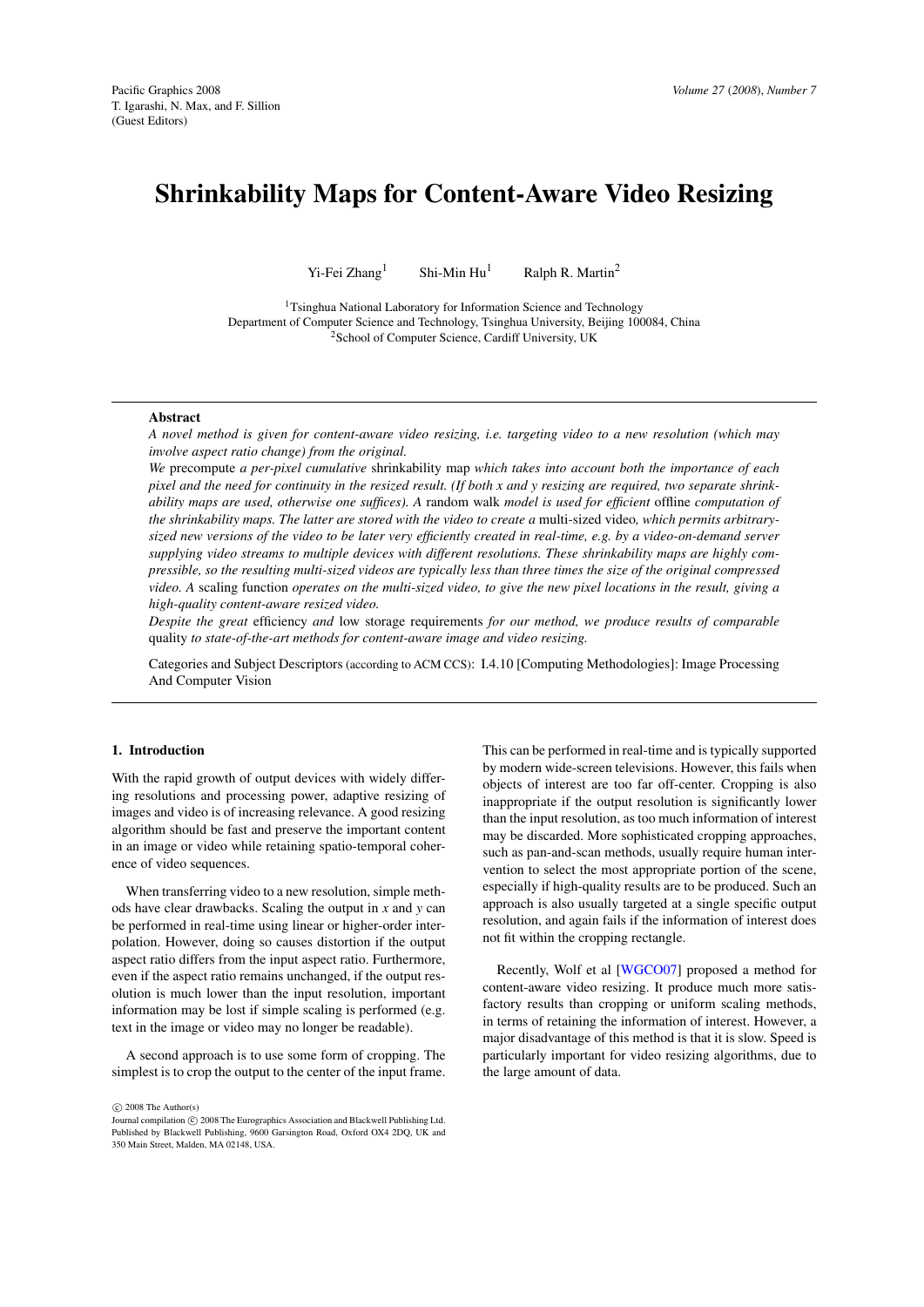We consider the particular case where a video-on-demand server must supply video streams in real-time to devices of many different output resolutions, which cannot necessarily be predicted in advance. This precludes the precomputation of a fixed number of videos at known new resolutions, using e.g. high quality pan-and-scan techniques.

Two approaches could in principle provide the new video data at the required rate. Firstly, a sufficiently fast algorithm could resize video in real-time. This would seem difficult to achieve, given the amount of data to be processed, especially if a server is serving multiple streams of video; a variant of the approach in this paper might be feasible if the multigrid computations required were performed on a GPU.

More realistically, a video could be preprocessed offline to produce some supplementary data to be used in conjunction with the original video to enable video streams to be resized in real-time. The combination of the original video with such supplementary information can be called a *multi-sized video*. Clearly, the extra storage required must not be too great: it should be commensurate with the original video size.

While this paper was under review, Rubinstein et al [\[RSA08\]](#page-7-1) also published a method which can produce multi-sized video, allowing real-time video resizing after precomputation. However, their method has several drawbacks: (i) the additional storage required in relation to the original compressed video is very high, (ii) it is extremely slow, and (iii) it only supports multi-sized video which allows resizing in width *or* height, but not both.

In this paper, we present an algorithm which, after preprocessing to produce a multi-sized video, allows for contentaware video resizing to be performed on-the-fly, even allowing running video to be *dynamically* resized if desired. Our preprocessing method is *efficient*, and our multi-sized videos take *little additional space*.

Our approach precomputes and stores a *cumulative shrinkability map*, which takes into account both the importance of each pixel and the need for continuity in the resized result. (If both *x* and *y* resizing are required, a separate shrinkability map is needed for each direction, otherwise one will suffice). The importance of pixels comes from an importance map, which for simplicity we compute in the same way as [\[WGCO07\]](#page-7-0), as it is not the main concern of this paper. In real-time, a *scaling* function takes the cumulative shrinkability map, and the target video size, to derive final pixel positions and sizes in the target video. These are then used to control a texture mapping process, generating output pixels from the source frames, following the approach in [\[Wol90\]](#page-7-2). The novelty of our paper lies in the shrinkability map concept, and the scaling function. Use of a *random walk* model allows *efficient* computation of the cumulative shrinkability map. Shrinkability maps are also highly compressible, and our multi-sized videos are typically less than three times the size of the original video (using both *x* and *y* direction cumulative shrinkability maps). Scaling in real-time has very low computational cost, allowing a video server to readily generate multiple different resolution streams of a video-ondemand for transmission.

# 2. Related Work

The range of devices capable of displaying video has increased rapidly over recent years, from mobile phones and portable media players to high-definition televisions, and beyond. Thus, resizing videos both in dimension and aspect ratio is an important topic. (We only consider *spatial* resizing, not adjustments to the *running time* of the video).

Simply *uniformly* scaling video to the target size is not 'content-aware', ignoring the varying importance of different areas, and their changes over time.

A second class of approach is based on *cropping*, or panand-scan. Such papers as [\[LG06,](#page-7-3) [TJS07\]](#page-7-4) consider the problem of selecting an optimal rectangle from an input image or video, where optimality is defined in terms of an importance or salience function; continuity requirements must also be considered. Unfortunately, cropping alone often loses too much of interest, particularly when important detail is located towards more than one edge of the scene.

Thirdly, Wolf et al [\[WGCO07\]](#page-7-0) give a video retargeting method which is constrained to preserve the shapes of important regions. It does so by using a non-uniform global warping. However, it use Cholesky decomposition to solve a large sparse least-squares problem, which can be done in real-time only for low-resolution video. Wolf et al do not consider creating multi-sized video, and they only show results which *reduce* video size.

Very recently, Rubinstein et al [\[RSA08\]](#page-7-1) proposed a video retargeting algorithm which works by removing 2D seam manifolds from 3D space-time volumes. They use a graphcut approach to find these seam manifolds. Compare to Wolf et al's approach, the quality of the results is not improved, but they do support the creation of *multi-sized video*. However, their method only supports multi-sizing video in one dimension, and both the additional storage and computational time requirements are very high.

Our method is similar in spirit to Wolf et al's but is faster, and it supports the creation of multi-sized video. Our random walk model allows the resizing problem to be solved efficiently using a multigrid algorithm, and in principle it could readily be parallelized for GPU implementation, although we have not yet done this. We can create multi-sized videos by precomputing a cumulative shrinkability map, after which the video may be resized with very little computational effort in real-time, using a scaling function. Our cumulative shrinkability maps are very smooth, so can be highly compressed, meaning that our multi-sized videos are typically less than three times as big as the input video (when using both *x* and *y* shrinkability maps).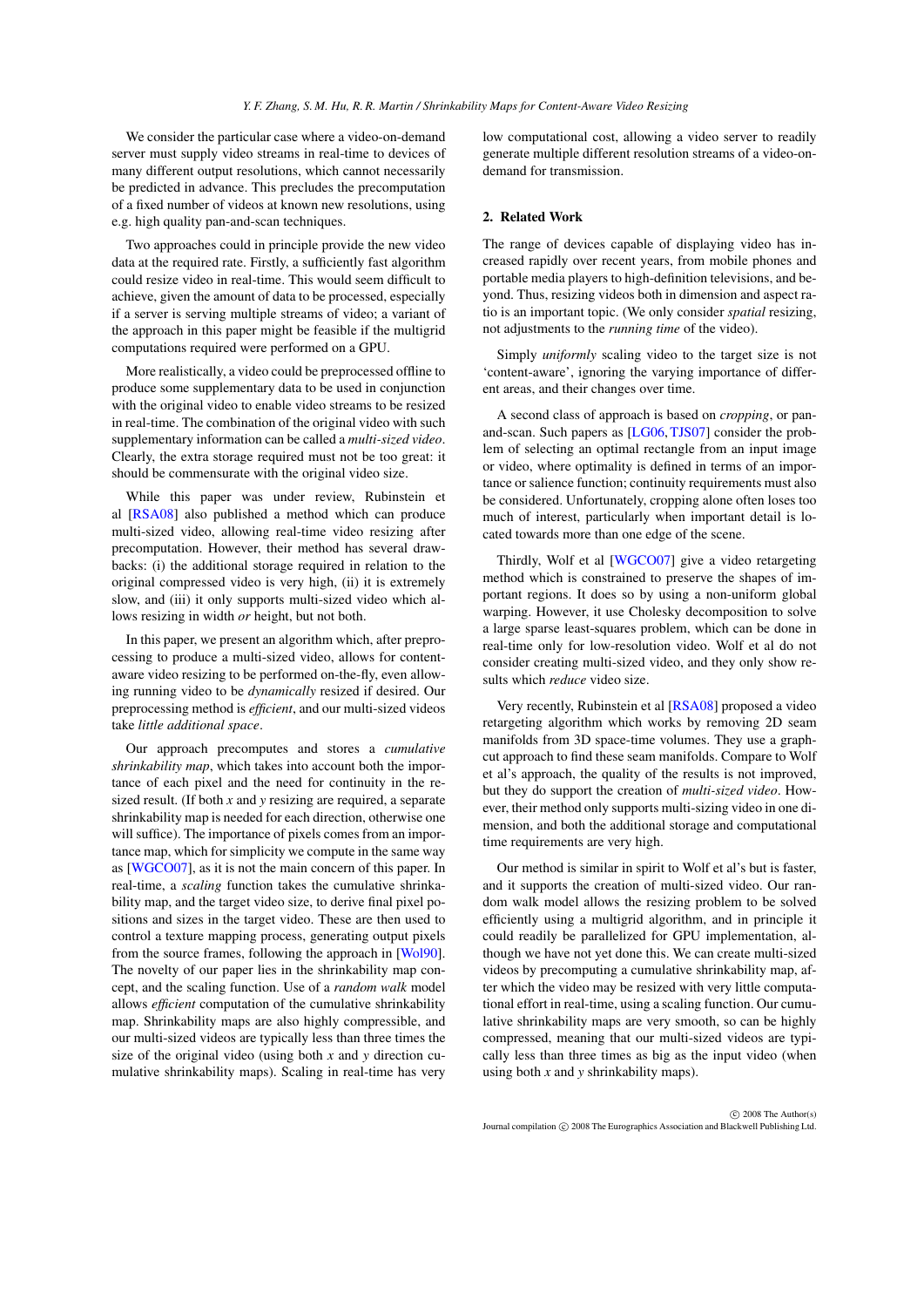Random walk models have been used to solve a variety of problems in image processing such as interactive image segmentation [\[Gra06\]](#page-7-5) and real-time high quality matting [\[WAC07\]](#page-7-6). Problems formulated as random walks require the solution of a sparse, symmetric, positive-definite system of linear equations. This may be done efficiently using a variety of methods, as discussed later. Here, we use a random walk model because it is very suitable for modeling the constraints on the shrinkability map, and allows rapid calculatation of the cumulative shrinkability map.

## 3. Algorithm

## 3.1. Overview

We now outline our algorithm. We treat resizing of images, or video, as a warping problem, using four steps. The first two steps are carried out as preprocessing, and the second two at run-time. First, an *importance map* is computed indicating the significance of each pixel. Next, using the importance map for each frame, we precompute separate *cumulative shrinkability maps* for the *x* and *y* directions and store them, after lossy compression, with the input video, giving a *multi-sized video*. Thirdly, at run-time, a target resolution is input. A *scaling function* uses this and the multi-sized video to assign a new position and a new size for each pixel within each target frame; again, *x* and *y* directions are processed independently. Finally, standard *texture warping* maps the image to the target size using the new positions and sizes. The novelty of our algorithm lies in the second and third steps.

In the rest of this section, for clarity of exposition, we consider the case where only a reduction in width is to be performed. If a new height is also desired, two passes of scaling are made, first using the *x* direction shrinkability map to compute new *x* positions for each target pixel, then using the *y* direction shrinkability map to compute new *y* positions for each target pixel. (If only width reduction is required, pixel *y* coordinates are unchanged.)

In the first step, for simplicity, we use the same *importance map* as Wolf et al's method, although we note that if high quality resizing results are required (e.g. for a Hollywood movie), it may be desirable, and indeed necessary, to hand-tune or hand-specify the importance map. The importance map assigns a value between 0 and 1 to each pixel where 1 indicates highest significance. The importance map *E* takes into account the local saliency  $(L_2-$  norm of the gradient), any areas detected as faces (faces often convey the most significant information in a scene), and moving areas (moving objects are important since they draw the viewer's attention). Further details can be found in Wolf et al's paper [\[WGCO07\]](#page-7-0).

We now consider the second and third steps. Earlier methods directly calculate new pixel positions (and implicitly, pixel sizes) based on the importance map and the new target





<span id="page-2-0"></span>**Figure 1:** *Reducing the width of a*  $3 \times 1$  *image by 1 pixel. (a) An assumed importance map E. (b) Shrinkability of pixels according to importance. (c) Repositioning pixels according to target size. (d) Random walk model with red and blue terminal nodes. (e) Weights on edges come from the importance map. Node labels are the computed new positions of the left hand edges of pixels (the cumulative shrinkability map).*

size, whereas we use a two-step approach. Initially, as a preprocessing step, we calculate *shrinkability* for each pixel, to give a cumulative *shrinkability map*. The aim is to *selectively* reduce the width of each pixel. The cumulative shrinkability map gives the new pixel locations in the particular case of reducing the width of the image by *one pixel*. As cumulative shrinkability maps are smooth functions, they can be highly compressed. By storing the compressed cumulative shrinkability maps with the original video, we create a *multi-sized* video, which can then be resized to any target size on the fly.

Subsequently, at run-time, given initial and target widths, we compute the desired reduction in width *k*, and then a *scaling function* is used to compute new pixel positions from *k* and the cumulative shrinkability map. Note that *k* is an input to the scaling function: because the multi-sized video is valid for any target size, and the scaling function is cheap to compute (as is the final texture warping step), we can simultaneously generate multiple streams of video-on-demand with little computational effort required by a server. We may even change the new width as the video is playing, if desired.

Once the new pixel positions are defined, texture warping is performed by well known image resampling techniques [\[Wol90\]](#page-7-2).

#### 3.2. 1D shrinkability

We now explain the concept of shrinkability maps and their use. We start with a 1D case, an image comprising a single row of pixels (see Fig. [1\)](#page-2-0), and assume that the width of this  $w \times 1$  image *I* is to be reduced by 1 pixel.

The basic idea is to shrink different pixels by different amounts, according to their importance given by the importance map. We define the *1D-shrinkability* of a pixel as the desired reduction in that pixel's width when reducing the 1D image width by 1 pixel. If *s*(*i*) is the shrinkability of pixel *i*, the concatenation of these values is the shrinkability map.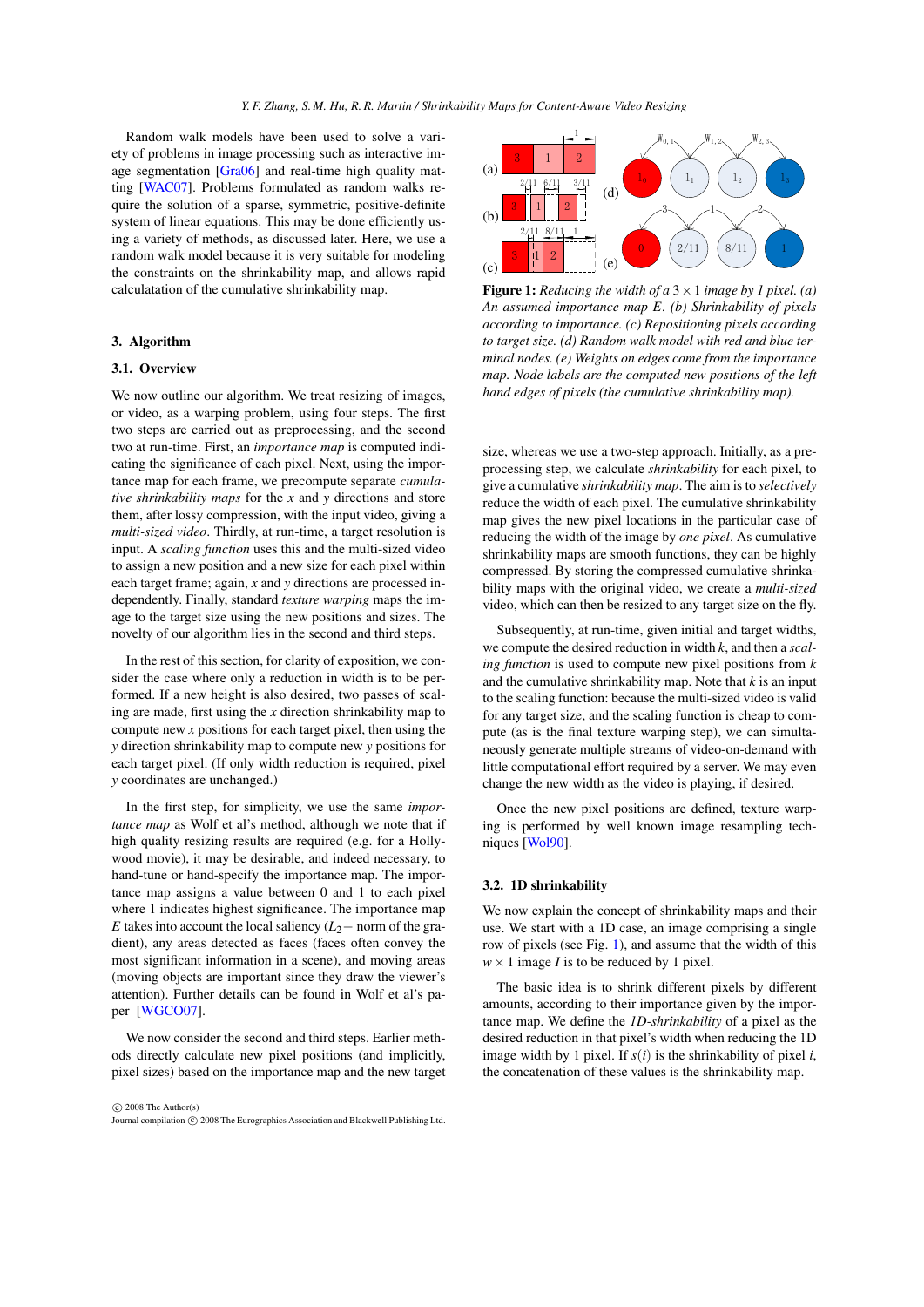For this simple 1D case, we can analytically solve the problem to find the  $s(i)$ :

<span id="page-3-0"></span>
$$
s(i) = 1/(E(i)\sum_{j=1}^{w} 1/E(j)),
$$
 (1)

where  $E(i)$  is the importance map value for pixel *i*.

However, we now consider an alternative approach using a random walk model to find shrinkability, as this extends more readily to the 2D (image) and 3D (video) cases.

A general random walk model can be formulated as follows. Suppose *G* is a weighted graph with certain designated terminal nodes (see Fig. [1\(](#page-2-0)d)). Each node *i* has an associated label  $l(i)$ . The labels of terminal nodes are predefined in some way, while labels for other nodes are computed by random walks. Suppose a walk starts at a non-terminal node. At each step, it randomly moves to a neighboring node according to given probabilities, until it reaches one of the terminal nodes. The probability of the walk going from node *i* to node *j* is given by  $p(i, j) = W(i, j)/\sum_k W(i, k)$ , where  $W(i, j)$  is the weight on edge  $(i, j)$ . If many random walks start at node *i*, each reaches some terminal node with value  $T(i)$ . We set the label  $l(i)$  for the starting node to the average value of  $T(i)$  over all walks, in the limit that the number of walks tends to infinity. To compute the  $l(i)$ , we note that

$$
l(i) = \sum_{j} p(i, j)l(j)
$$
 (2)

which leads to a linear system; its solution is considered in Section [3.4.](#page-4-0)

We now return to the 1D shrinkability problem. To determine the cumulative shrinkability map, which corresponds to reducing the width *w* of the image by 1 pixel, we construct a linear random walk graph with  $w+1$  nodes. Nodes 0 and *w* are the terminal nodes and are given values of zero and one, respectively. The values for nodes 1 to *w* correspond to the cumulative shrinkability  $u$  (see Fig. [1\(](#page-2-0)c)) at pixels 1 to  $w$ respectively (see Fig. [1\(](#page-2-0)e)); note that  $u(0) = 0$  by definition. The cumulative shrinkability  $u(i)$  is related to the shrinkability  $s(i)$  by:

$$
u(i) = \begin{cases} 0 & \text{if } i = 0, \\ u(i-1) + s(i) & \text{otherwise.} \end{cases}
$$
 (3)

Because node *w* is initially allocated a cumulative shrinkability of 1, the overall image width will be reduced by one; cumulative shrinkability of all other pixels is determined by the random walk.

We now consider choice of weights on the graph edges. To selectively preserve content, more important pixels should have lower shrinkability. In the 1D case we may simply set the weight  $W(i-1,i)$  for the edge between nodes  $i-1$  and *i* to the importance map value  $E(i)$ . This ensures that the larger  $E(i)$ , the closer the value of  $u(i-1)$  to  $u(i)$ , and hence the lower the shrinkability of pixel *i*. Assigning the weights in this way leads to the same solution as in Eqn. [1.](#page-3-0) (See Fig.  $1(e)$  $1(e)$ )). Having solved the random walk problem to give cumulative shrinkability values, the shrinkability map entries can be simply found by  $s(i) = u(i) - u(i-1)$ .

# 3.3. 2D and 3D shrinkability

We now turn to computing 2D (image) and 3D (video) cumulative shrinkability maps. We first consider resizing a 2D *image* in width by 1 pixel. We define the *x-axis-2Dshrinkability*  $s(x, y)$  as the shrinkability of pixel  $(x, y)$  when reducing the image width by 1 pixel. We also define  $u(x, y)$ to be the cumulative shrinkability of all pixels to the left of pixel  $(x, y)$  in the same row. If we simply built a 1D random walk model for each row of the image independently, it is clear that this would degrade the image content by creating a zigzag effect [\[AS07\]](#page-7-7). Thus, we make a 2D random walk model whose rows are those of the separate 1D random walks, but with vertical edges also added in order to preserve continuity as much as possible between rows. To do so,  $u(x, y)$  should approximately equal  $u(x, y - 1)$ . Distortion of more important areas should also be lower, i.e., the larger  $E(x, y)$ , the more similar  $u(x, y - 1)$  should be to  $u(x, y)$ . This can be achieved by setting weights for vertical edges in the random walk model to

$$
W(u(x, y), u(x, y - 1)) = K_1 + K_2 \times E(x, y)
$$
 (4)

<span id="page-3-1"></span>where  $K_1$  must be positive in order to meet the first requirement above and  $K_2$  positive to meet the second.

We next additionally take time into account. We define *xaxis-shrinkability s*(*x*, *y*,*t*) as the shrinkability of pixel (*x*, *y*) in frame *t* when resizing the video width by 1 pixel. A 3D random walk model is constructed based on the time varying importance map  $E(x, y, t)$ . A 2D random walk is separately built for each frame as before, and these are connected by edges between corresponding pixels of successive frames into a 3D random walk model (we assume the video has not changed to another shot, when coherence is irrelevant). Suppose *P* and *Q* correspond to pixels at the same  $(x, y)$  location in successive frames, and *WPQ* is the weight of the edge joining *P* and *Q*. The weights of such edges are given by :

$$
W(u(x, y, t), u(x, y, t+1)) = K_3 + K_4 \times E(x, y, t)
$$
 (5)

using the same reasoning as when extending from the 1D to 2D case.

Parameters  $K_1, \ldots, K_4$  control coherence from row to row, and between frames. We suggest these values should be  $K_1 = K_3 = 1$  and  $K_2 = K_4 = 0.2$ , which work well for normal pictures and videos. Setting  $K_1 = K_3 = 1$  gives equal weights to providing spatio-temporal coherence, and to keeping the most important pixels. If retaining important regions is more important than coherence,  $K_1$  and  $K_3$  can be set lower.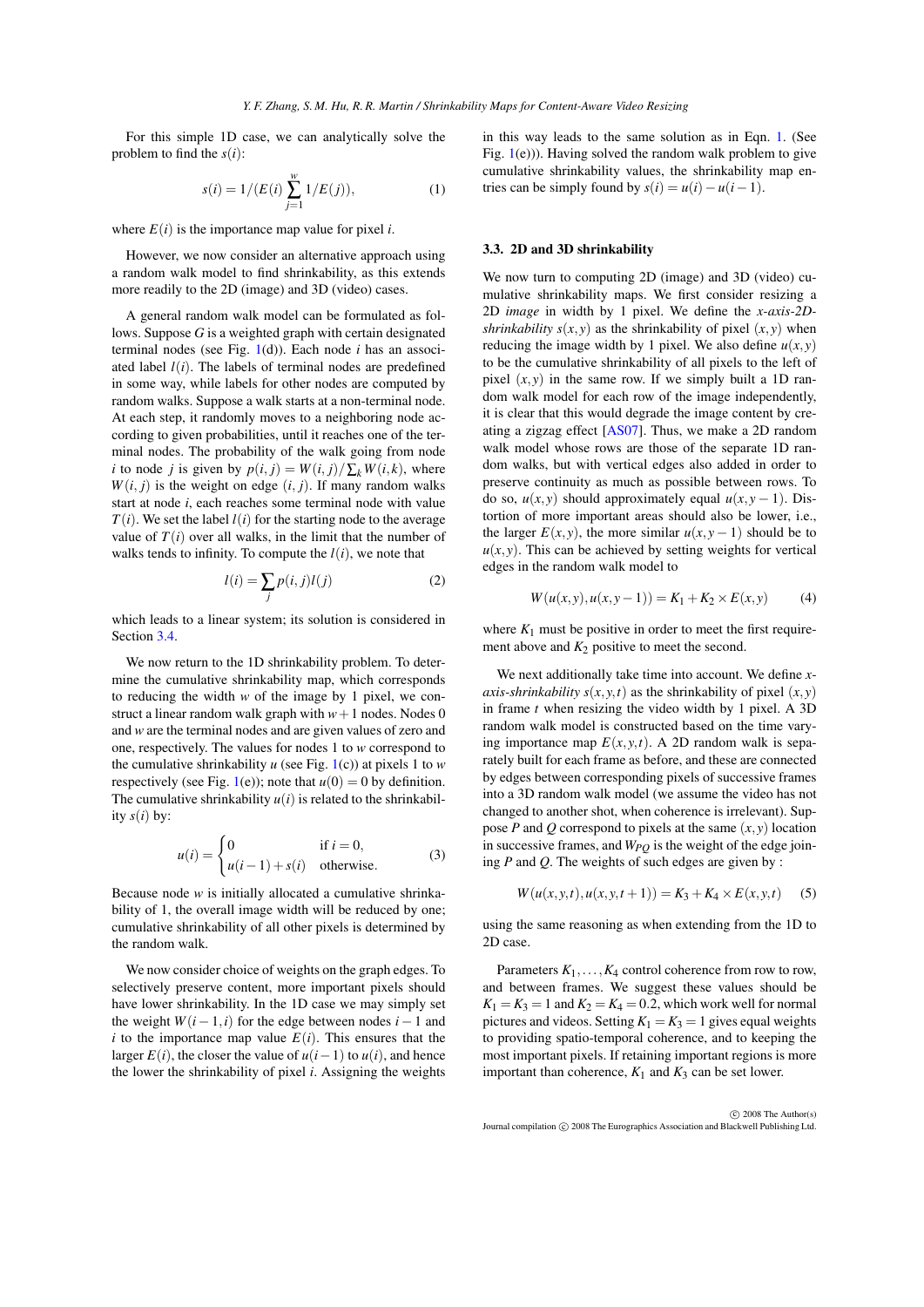## <span id="page-4-0"></span>3.4. Solving the random walk model

The random walk model requires the solution of the linear system in Equ [2.](#page-3-1) For example, for the 1D random walk model, we have:

$$
u(i) = \frac{E(i)u(i-1) + E(i+1)u(i+1)}{E(i) + E(i+1)}
$$
(6)

for  $i = 1, 2, \ldots (w-1)$ , and  $u(0) = 0, u(w) = 1$ .

A more detailed discussion of the construction and properties of the linear systems associated with random walks can be found in [\[Gra06\]](#page-7-5). The fastest way to accurately solve such a linear system is to use a direct solver based on sparse Cholesky decomposition [\[BBK05\]](#page-7-8). However, since pixels are ultimately placed at integer locations, a high-precision solution is not required. Thus, instead we use an iterative multigrid solver which is faster but less accurate. Such solvers are the most effective iterative solvers for this kind of problem [\[Gra06\]](#page-7-5).

Although we have not yet implemented such a scheme, multigrid solvers can be efficiently parallelized to use a GPU [\[BFGS03\]](#page-7-9). We note that such an approach provides the potential capability to achieve video resizing in real-time by computing cumulative shrinkability maps as required, rather than using a precomputed multi-sized video.

Directly solving the full 3D model in one go would require too much memory, so we in practice use an approximation to our 3D random walk model. A 2D random walk is initially solved for the first frame, treating it simply as an image. For all other frames, we treat the problem as a two-layer random walk, where the previous frame gives constraints on the current frame, determined as described; we ignore any links to the succeeding frame. This may be justified on the basis of causality. This simplified method requires much less memory and computational effort.

#### 3.5. Scaling function

We now consider how to use the *x* cumulative shrinkability map to shrink a video of width *w* not just by 1 pixel, but by *k* pixels. Using the random walk framework, to do so, we would simply set the value of the right hand terminal nodes to *k* instead of 1. However, linearity of the random walk model tells us that the solution to this problem simply results in new cumulative shrinkability values which are each also multiplied by *k*. However, there is a small problem. Certain shrinkability values may now exceed 1. The interpretation of such values is that the right-hand edge of the pixel involved is moved leftwards past its left-hand edge. As a result, pixels can change order locally in the final output, potentially causing undesirable artifacts.

We can overcome this difficulty by using a *scaling function*. Let  $s_k(x, y, t)$  be the shrinkage for each pixel when shrinking the video width by *k* pixels. It should depend only

on 
$$
s_1(x, y, t)
$$
 and k:

$$
s_k(x, y, t) = S(k, s_1(x, y, t)).
$$
\n(7)

The approach in the previous paragraph would result in

$$
S(k,s) = ks.
$$
 (8)

To avoid pixel reordering, we should design the scaling function to ensure that no shrinkage exceeds 1. We have experimented with several ways of doing this, and have found that a simple and effective approach is to use:

$$
S(k,s) = \min(k_0 s, 1) \tag{9}
$$

where  $k_0$  is found for a particular  $k$  by solving

$$
\sum_{x=1}^{w} \min(k_0 s_1(x, y, t), 1) = k \tag{10}
$$

by binary search.

This scaling function prevents the edge flipping problem, although at the expense of failing to fully preserve the vertical and time direction constraints. However, in practice, using this modified scaling function introduces negligible *additional* artifacts (most artifacts in our output come instead from insufficient continuity of the importance map).

It is also of interest that our concept of shrinkability can be used for *enlarging* or upscaling video too, if desired, simply by making the shrinkability negative. (This results in unimportant areas of the video being expanded to fill the extra pixels). Here the simple scaling function of

$$
S(k,s) = -ks \tag{11}
$$

can be used without restriction, as, while pixels cannot shrink in width by more than one unit, they can grow by an arbitrary amount.

## 3.6. Multi-sized video compression

Clearly, our approach of precomputing a multi-sized video is only useful if the multi-sized video is not too large—video files are already very large. The size of the multi-sized video clearly should be smaller than simply storing multiple (compressed) videos at all or many desired target resolutions.

The multi-sized video stores the  $x$  and  $y$  cumulative shrinkability maps with the video. Without compression, each has the same size as the original *uncompressed* video (i.e. much larger than the *compressed* video). However, each cumulative shrinkability map is a smooth function, because of its inbuilt continuity constraints for avoiding zig-zag artifacts and jitter. Because of this smoothness, they can be highly compressed. (Being based on differences, shrinkability maps might seem to require less storage than cumulative shrinkability maps. However, accumulated errors in using shrinkability values when constructing the output video negate any advantage due to ability to represent shrinkability maps in fewer bits).

 $\odot$  2008 The Author(s) Journal compilation  $\odot$  2008 The Eurographics Association and Blackwell Publishing Ltd.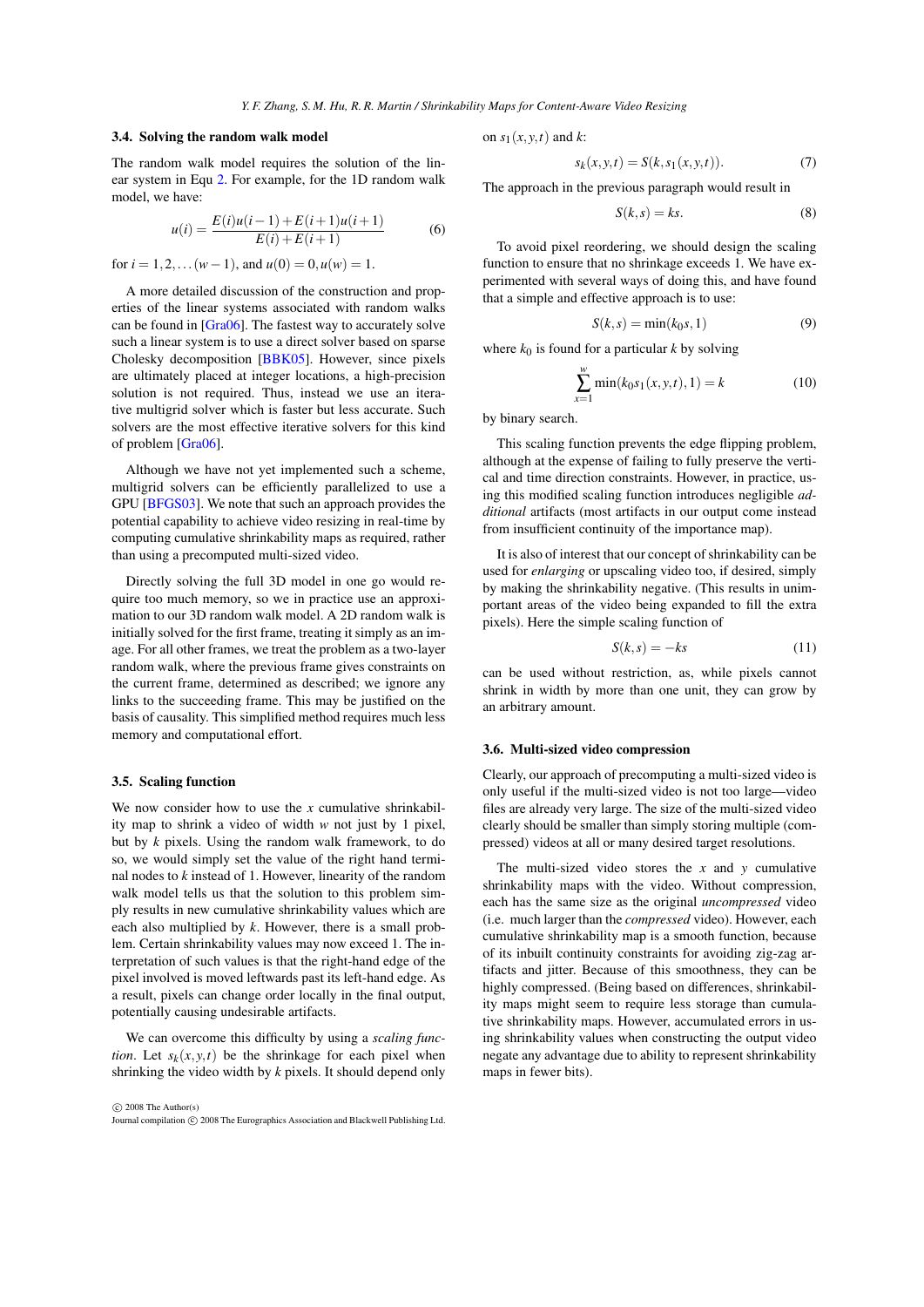An effective way to compress a single cumulative shrinkability map  $u^t$  is to use a conventional video encoder. If we use a uniform scaling function, 12-bit fixed point representation is sufficient to store  $u(x, y, t)$  values for videos of input size up to  $4096 \times 4096$ . Since after use of our chosen lossy video compression algorithm, DivX 6, the lower bits of a YUV color value may change, we encode each 12-bit  $u(x, y, t)$  value into the highest 12 bits of a 24-bit color in YUV space. We store the highest 6 bits  $u_{11...6}$  in Y, the next 3 bits *u*5...<sup>3</sup> in U and the last 3 bits *u*2...<sup>0</sup> in V, using the following equation:

$$
Y = 32 + 3 \times u_{11...6} \tag{12}
$$

$$
U = 112 + 4 \times u_{5...3} \tag{13}
$$

$$
V = 112 + 4 \times u_{2...0} \tag{14}
$$

Converting *u* to YUV space in this way prevents quantization errors due to lossy YUV compression from affecting *u* significantly. After conversion, standard video compression technology (e.g. the DivX 6 codec) can take advantage of  $u<sup>t</sup>$ 's inter- and intra-frame smoothness to achieve high rates of compression. Using this method and the DivX 6 codec at high-quality settings to compress  $u^t$ , we achieve a somewhat smaller size than the compressed input video. Any artifacts specifically *arising from compression* have very little visual effect on the output resized video.

# 4. Comparison and Experimental Results

## 4.1. Time and storage comparison

We compare our methods to Wolf et al's non-homogeneous retargeting algorithm [\[WGCO07\]](#page-7-0). Although his paper did not address the creation of *multi-sized* videos, we note that his algorithm allows the possibility to precompute and store the sparse Cholesky decomposition for the linear system involved, to give a different representation for multi-sized videos, again allowing the least-squares problem for different target sizes to be efficiently computed.

Theoretically, both Wolf et al's algorithm and our approach need to solve a linear system  $AX = b$  of the same size. As noted earlier, we reduce the problem to one of solving *m* linear systems of size *N* where *m* is the number of frames and *N* is the number of pixels in each frame. Each matrix *A* has only  $O(N)$  non-zero values. The time complexity of solving such a linear system is  $O(N)$  [\[BBK05\]](#page-7-8). However, compared to Cholesky decomposition which is used in Wolf et al's algorithm, our approach uses a multigrid algorithm, which is much faster than Cholesky decomposition if a high-precision solution is not required, the reasons for which were noted earlier. Furthermore, multigrid algorithms are amenable to parallelization for GPU implementation, although we have not yet done so. An important point is that, while Wolf et al's algorithm could also be accelerated by replacing the Cholesky decomposition by a multigrid algorithm, this could only by done for a *fixed* target size.

Turning now to storage requirements, for each frame, our approach needs to store *N* cumulative shrinkability values, while Wolf et al's method would need to store the sparse Cholesky decomposition of *A*. Even for sparse matrix input, this decomposition need no longer be sparse, although reordering can be done to reduce the number of non-zeros values after decomposition. We compared our method with a variant of Wolf et al's method adapted to give multi-sized images, using an approximate minimum degree ordering algorithm for this purpose [\[ADD04\]](#page-7-10). It resulted in about 34*N* non zeros; it was also necessary to store the position of each in the decomposed matrix. Thus, in practice, our approach needs much less storage than the sparse Cholesky decomposition approach used in Wolf et al's method. In addition, our cumulative shrinkability map is very smooth and can be highly compressed, as we note later.

Thus, our shrinkability maps are useful because they support the creation of multisized videos which are highly compressible and can be computed efficiently using the GPU. The method in [\[WGCO07\]](#page-7-0) also permits use of a multigrid method but it does not support multi-sized video. Storing the Cholesky decomposition would permit multi-sized video, but it would also require a huge storage space and would not permit multigrid acceleration.

# 4.2. Experimental results

Most multi-sized videos considered in this section only include a *single* cumulative shrinkability map for resizing the video's width, for simplicity, although we also show one example where both width and height are changed. Original videos and our cumulative shrinkability maps were compressed using the lossy DivX 6 encoder with 'Home Theater Profile'. All times were measured using an Intel 2.4GHz Dual Core Desktop with 2GB memory.

Table [1](#page-6-0) gives the times needed by our algorithm and Wolf et al's algorithm to produce multi-sized video, for two input video clips taken from 'Prison Break' (see Fig. [2,](#page-6-1)  $624 \times 352 \times 24$  for Short) and 'Harry Potter and the Order of the Phoenix' (see Fig. [3,](#page-6-2)  $720 \times 352 \times 24$  fps, HP for short). Table [2](#page-6-3) gives the storage required by the corresponding multi-sized video. Clearly, our multigrid solver is much faster than Cholesky decomposition, and our cumulative shrinkability map needs much less storage than the corresponding Cholesky decomposition information. Our cumulative shrinkability maps, after lossy compression, are even smaller than the compressed input video, and the error caused by lossy compression has negligible affect on the output resized result, compared to not using compression. (See Fig. [3](#page-6-2) for a comparison).

After creating the multi-sized video, we can decompress it and produce the resized result at over 100 frames per seconds with an unoptimised single threaded program, showing the potential to transmit simultaneous multiple video streams from a single server.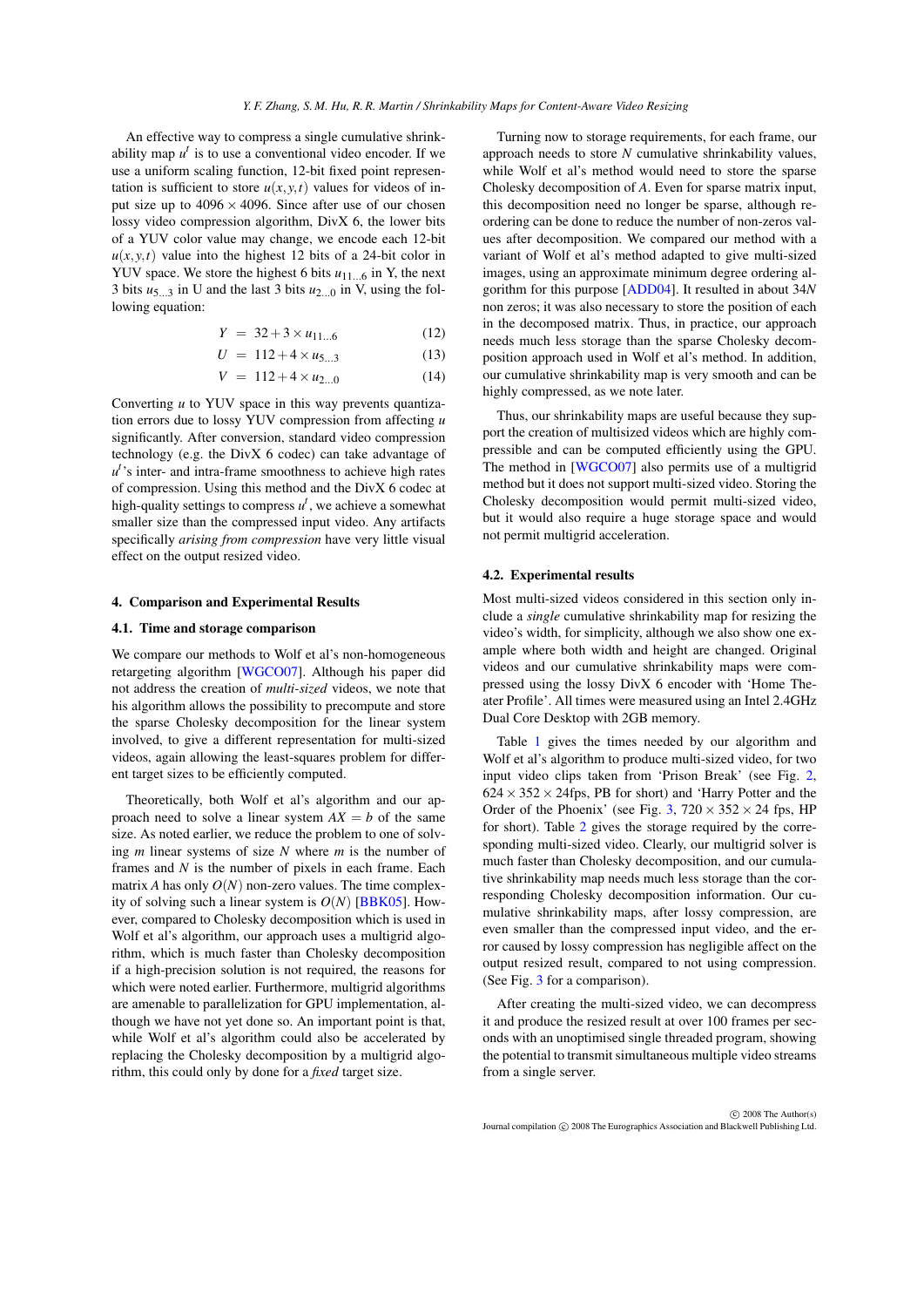*Y. F. Zhang, S. M. Hu, R. R. Martin / Shrinkability Maps for Content-Aware Video Resizing*



Figure 2: *Resizing a frame from 'Prison Break, Season 3, Episode 10': (a) input frame, (b) our method, (c) Wolf et al's method, (d) uniform scaling, (e) cropping, (f) our method, enlarging the width while reducing the height*

<span id="page-6-1"></span>

<span id="page-6-2"></span>Figure 3: *Resizing a frame from 'Harry Potter and the Order of the Phoenix': (a) input frame, (b) our method, uncompressed shrinkability map, (c) our method, lossy compression of shrinkability map, (d) seam carving method.*

| Film clip                | <b>PB</b> | НP               |
|--------------------------|-----------|------------------|
| Input video running time | 4s        | 4s               |
| Cholesky decomposition   | 257s      | 297 <sub>s</sub> |
| Multigrid Solver         | 14s       | 16s              |
| DivX Compression         | 2s        | 3s               |

<span id="page-6-0"></span>Table 1: *Precomputation time for multi-sized video.*

Fig. [2](#page-6-1) compares the quality of resized images obtained by our method and other resizing algorithms. In each case the same importance map was used. U people too narrow, while cropping lo proach produces results of a similar quality to Wolf et al's algorithm. Both approaches need to solve a linear equation; in fact, it can be shown that is possible to modify the weights in our random walk model to exactly reproduce Wolf et al's

| опшшь. Ш саси сам       | lossy compression of the cumulative shrinkage map.          |
|-------------------------|-------------------------------------------------------------|
| Iniform scaling makes   |                                                             |
| oses context. Our ap-   | In Fig. 3, our algorithm preserves the structure of the red |
| mality to Wolf et al's. | pole on the right hand side much better than seam-carving   |

on the right hand side much better than seam-carving. This is because the seam-carving algorithm is a discrete method while our method is continuous method. The reason for this improvement may be explained as follows. Con-

<span id="page-6-3"></span>results. However, our approach is faster, and is amenable to

Film clip PB HP Input video storage requirement 952KB 3.1MB Cholesky decomposition 4.5GB 5GB Uncompressed shrinkability map 64MB 73MB Compressed shrinkability map 632KB 2MB Table 2: *Storage needed for multi-sized video.*